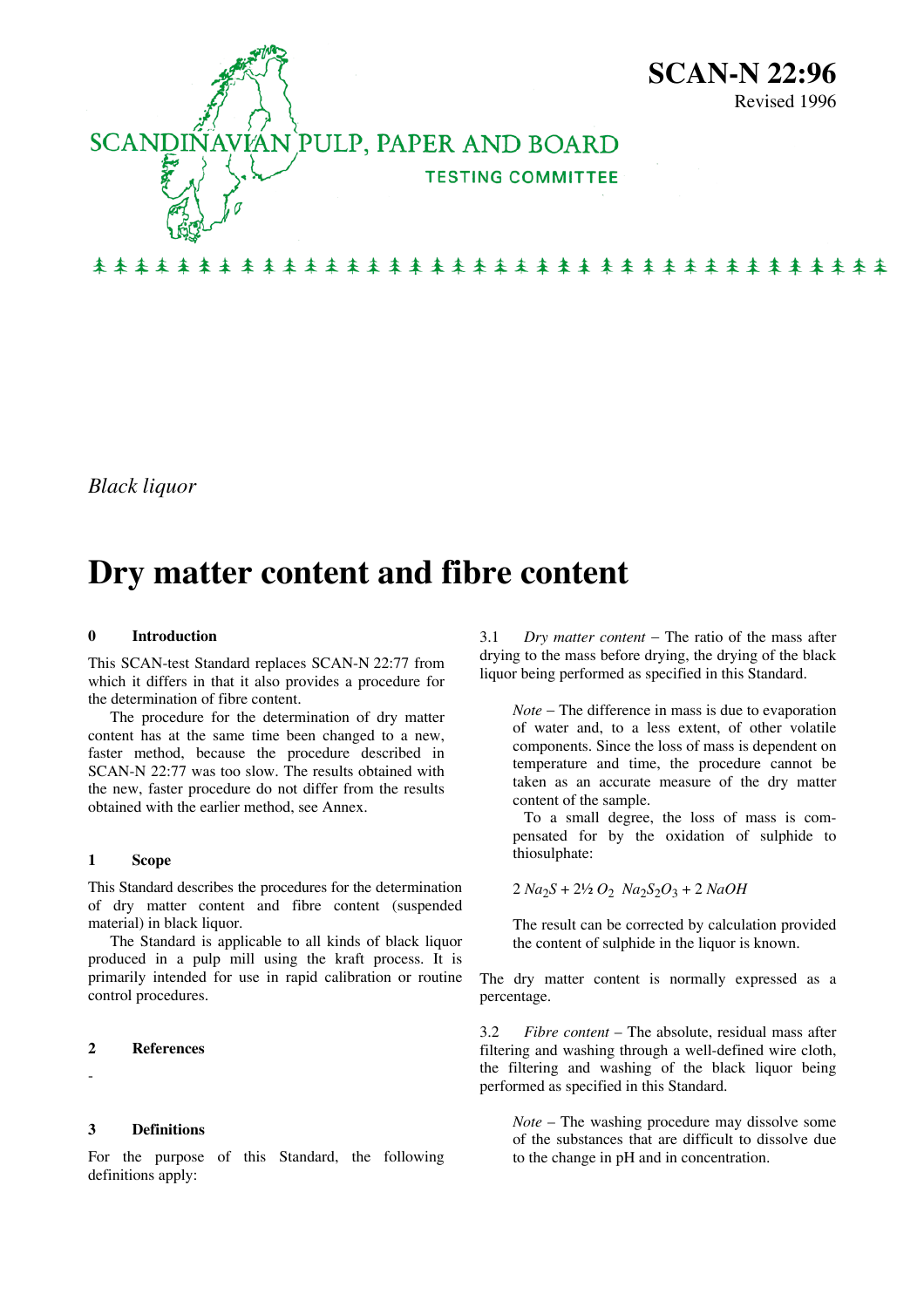## **4 Principle**

4.1 *Dry matter content* − A black liquor sample is dried on a glass-fibre filter, placed on an aluminium dish, in an oven at a temperature of 105 °C for at least 30 min. After drying, the sample is immediately wrapped in the aluminium dish, and weighed. The dry matter content is calculated.

4.2 *Fibre content (suspended material)* − A known volume of the sample is filtered through a well-defined wire cloth. The residue on the wire cloth is washed with hot water, to remove dissolved solids. The residue is dried in an oven at a temperature of 105 °C for 2 h. The fibre content is calculated.

## **5 Apparatus**

Ordinary laboratory equipment and the items listed below.

## *5.1 Dry matter content and fibre content:*

5.1.1 *Oven*, adjustable to (105 3) C.

5.1.2 *Balance*, with a resolution of 0,1 mg.

5.1.3 *Magnetic stirrer* with magnet.

5.1.4 *Water bath*, thermostated at 90 C.

#### *5.2 Dry matter content:*

5.2.1 *Glass-fibre filter*, GF/A, diameter 7 cm, or equivalent.

5.2.2 *Aluminium dishes,* disposable. Alternatively, aluminium foil,  $10 \text{ cm} \times 10 \text{ cm}$  pieces.

*Note* – The aluminium used should be free from fat and oil.

5.2.3 *Plastic bottle*, volume 100 ml, with tight, leakproof closure.

5.2.4 *Balance with IR-drier,* as an alternative to the oven  $(5.1.1)$  (see 7.2, Note 2) with a resolution of 1 mg.

## *5.3 Fibre content:*

5.3.1 *Wire cloth*, preferably of nylon, pore size 70 μm, diameter 5,5 cm.

5.3.2 *Vacuum filtration assembly* consisting of a *Büchner funnel* capable of holding the wire cloth (5.3.1) and a *vacuum flask*, capacity 3000 ml, connected to vacuum.

5.3.3 *Balance*, with a resolution of 0,01 g.

#### **6 Sampling and sample preparation**

The sampling procedure is not covered by this Standard.

 The sample for the determination of dry matter content must be diluted to a dry matter content below 40 % prior to the analysis, as described in 7.1.

 All samples for the determination of fibre content have to be diluted. If the dry matter content exceeds 50 %, follow the instructions given in 8.1 and, if the dry matter content is lower than 50 %, follow the instructions given in 8.2.

## **7 Determination of dry matter content** (incl. fibres)

#### *7.1 Dilution*

Heat the sample of black liquor in a water bath (5.1.4) at a temperature of 90 C for 20 min. Keep the closure on the sample bottle during the heating period.

 Mix the sample carefully with a glass rod, taking care to ensure that any sediment on the bottom of the sample bottle is stirred and homogenized with the rest of the sample.

 Place an empty, dry plastic bottle (5.2.3) on the balance (5.1.2). Tare the balance.

*Note* − It may be convenient to weigh the black liquor, if a lid is used. Tare the balance with the plastic bottle and the lid.

Weigh into the plastic bottle 10 g of the homogenized sample to the nearest  $0.01 \text{ g}$  (*W<sub>C</sub>*), and then add 50 g of hot, distilled water and weigh to the nearest  $0.01 \text{ g} (W_D)$ .

 Put a magnet into the bottle and close the bottle. Tighten the stopper well. Place the bottle on the magnetic stirrer (5.1.3) and stir until the sample is totally homogenized, for approximately 10 min. The sample is now ready to be analysed.

## *7.2 Analysis, using an oven (or an IR-drier)*

Run the whole procedure in duplicate.

 Place a glass-fibre filter (5.2.1) in an aluminium dish (5.2.2). Place the filter and the dish on the balance (5.1.2) and weigh to the nearest  $0.1 \text{ mg } (W_T)$ . Tare the balance.

 Shake the sample thoroughly until the sample is totally homogenized.

 With the aid of a Pasteur pipette, drip between 1 g and 2 g of the sample onto the glass-fibre filter and weigh it quickly to the nearest  $0,1$  mg  $(W_A)$ .

 Place the aluminium dish with the glass-fibre filter and sample in the oven (5.1.1) and dry at a temperature of (105 3) C for 30 min.

 After 30 min, quickly fold the dish walls over the glass-fibre filter and the sample, and weigh immediately to the nearest  $0,1 \text{ mg } (W_B)$ . Check that the sample is dried to constant mass (weight).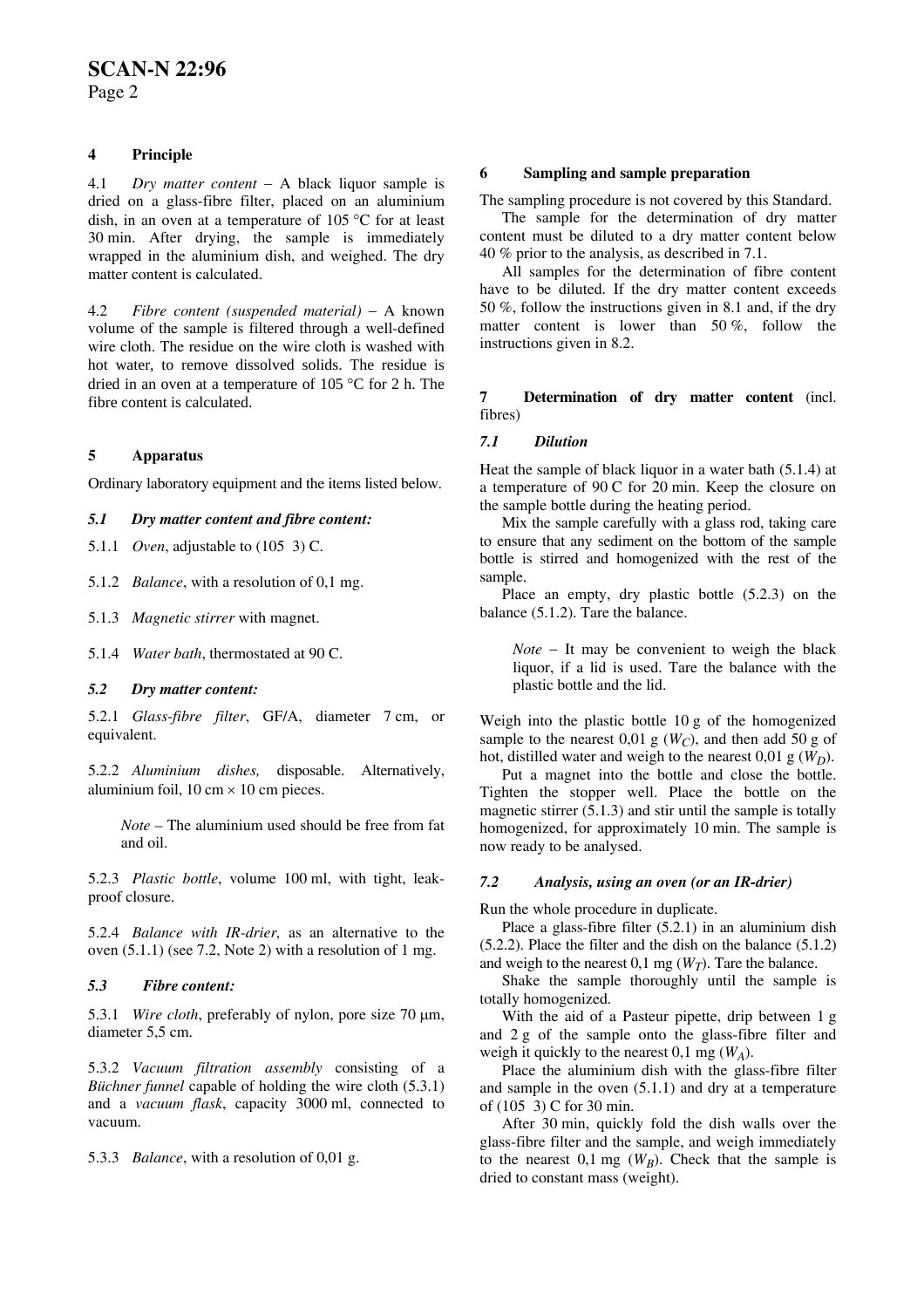*Note 1* – It is not necessary to dry the aluminium dish or the glass-fibre filter before use. None of the materials are hygroscopic.

*Note 2* – The use of a balance with an IR-drier gives the same result as the drying with an oven, but with poorer precision data, see Clause 11.2. The low number of participant laboratories in this investigation may have influenced the result.

 If an IR-drier is used, follow the recommendations given by the IR-drier supplier.

#### **8 Determination of fibre content**

#### *8.1 Dilution, dry matter content > 50 %*

Heat the sample in a water bath  $(5.1.4)$  at  $90 \text{ C}$  for 20 min.

 Mix the sample carefully with a glass rod taking care to ensure that any sediment on the bottom of the sample bottle is stirred and homogenized with the rest of the sample.

 Place an empty glass beaker (volume 3 litre) on the balance (5.3.3) and tare. Add 100 g of the sample and weigh to the nearest 0,1 g (*M*), and then add 1900 g of distilled water and weigh to the nearest 0,1 g.

 Put a magnet in to the glass beaker, place the beaker on the magnetic stirrer (5.1.3) and stir until the sample is totally dissolved and homogenized, for approximately 10 min.

 The sample is now ready to be analysed as described in 8.3.

#### *8.2 Dilution, dry matter content < 50 %*

Place an empty glass beaker (volume 3 litre) on the balance (5.3.3) and tare.

 Shake the sample thoroughly until it is totally homogenized. Add 500 g of the sample to the beaker and weigh to the nearest  $0.1 \text{ g } (M)$ , and then add 1500 g of distilled water and weigh to the nearest 0,1 g.

 Put a magnet into the beaker, place the beaker on the magnetic stirrer (5.1.3) and stir until the sample is totally dissolved and homogenized, for approximately 10 min.

 The sample is now ready to be analysed as described in 8.3.

#### *8.3 Filtration*

Place an Erlenmeyer flask containing 2 litre of distilled water on the hot plate.

Weigh on the balance  $(5.1.2)$  the wire cloth  $(5.3.1)$  to the nearest  $0.1$  mg  $(W_w)$ .

 Place the wire cloth in the Büchner funnel (5.3.2) and attach the filtering equipment to the vacuum flask. Filter the whole sample through the wire cloth.

 Wash the inside of the beaker with hot, distilled water so that no visible residue of suspended material is left. Filter the rinsing through the wire cloth.

Wash the residue on the wire cloth with 4 portions of 500 ml of distilled water (80 C), taken from the Erlenmeyer flask using a measuring cylinder.

 If the rinsing is not clear, continue the washing procedure until the rinsing is clear.

 Dry the wire cloth with the sample residue in the oven (5.1.1) at 105 C for 2 h. Cool the wire cloth and the dry residue in a desiccator for 30 min.

 Weigh the wire cloth with the sample residue to the nearest  $0.1$  mg  $(W_s)$ .

*Note* – Investigations have shown that it is not necessary to dry wire cloth made of nylon before use, since the material is non-hygroscopic. If however any other material is used, the hygroscopic behaviour must be investigated before use.

If the residue on the wire cloth contains material other than fibres, this should be reported.

#### **9 Calculation**

#### *9.1 Dry matter content*

Calculate the dry matter content using the expression:

$$
X = \frac{100\left(W_B - W_T\right) \cdot W_D}{W_A \cdot W_C} \tag{1}
$$

where

*X* is the dry matter content, in per cent;

- $W_B$  is the mass of the dried aluminium dish, glassfibre filter and sample, in grams;
- $W_T$  is the mass of aluminium dish and glass-fibre filter, in grams;
- $W_D$  is the mass of black liquor and distilled water after dilution, in grams;
- *WA* is the mass of the sample, in grams;
- $W_C$  is the mass of black liquor before dilution, in grams,.

Calculate the mean of the parallel determinations and report the result to one decimal place. The results of the parallel determinations should not deviate by more than 1 % in dry matter content from their mean.

#### *9.2 Fibre content*

9.2.1 Calculate the fibre content (suspended material) using the expression:

$$
Y = 10^6 \frac{(W_{s} - W_w)}{M} \tag{2}
$$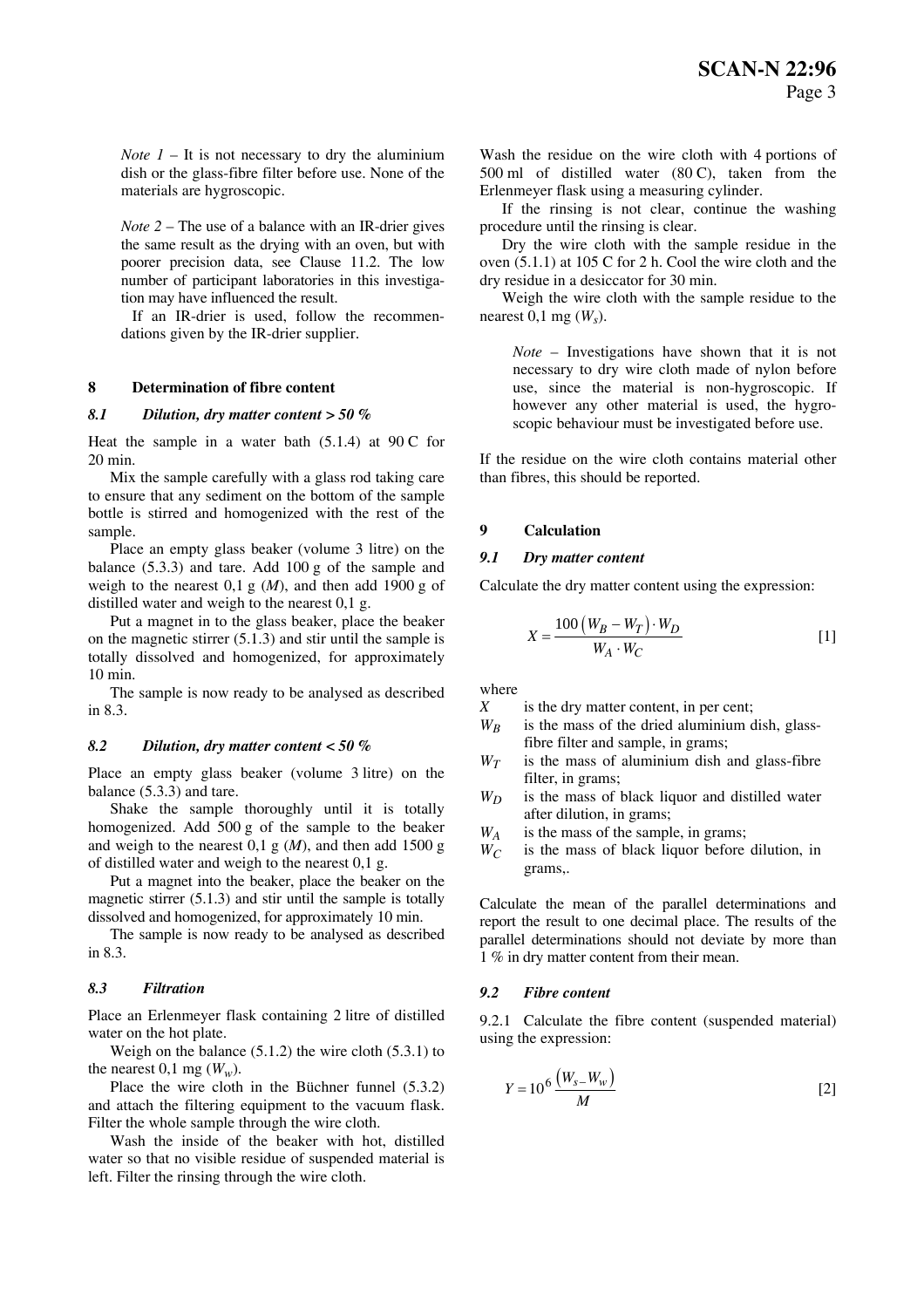## **SCAN-N 22:96**

Page 4

where

- *Y* is the fibre content in the original black liquor, in milligrams per kilogram;
- *Ws* is the mass of the wire cloth including the sample residue, in grams;
- $W_w$  is the mass of the wire cloth, in grams;<br>*M* is the original mass of black liquor
- is the original mass of black liquor, before dilution and filtration, in grams.

9.2.2 If the fibre content is to be reported per kilogram of dry substance, calculate the fibre content (suspended material) according to the expression:

$$
Y_1 = \frac{100 Y}{X}
$$
 [3]

where

- *Y*<sub>1</sub> is the fibre content in the original black liquor, in milligrams per kilogram dry substance;
- *Y* is the fibre content in the original black liquor, in milligrams per kilogram;
- *X* is the dry matter content of the original black liquor, in per cent.

Calculate the mean of the parallel determinations and report the result to one decimal place. The result of the parallel determinations should not deviate by more than 5 % in fibre content from their mean.

## **10 Report**

The test report shall include reference to this SCAN-test Standard and the following particulars:

- (a) date and place of testing;
- (b) identification mark of the sample tested;
- (c) information as to whether the sample was diluted before analysis;
- (d) the results;
- (e) whether an oven or a balance with IR-drier has been used (dry matter content);
- (f) any departure from the standard procedure and any other circumstances that may have affected the results.

## **11 Precision**

## *11.1 Repeatability*

One laboratory analysed the dry matter content of one black liquor sample ten times by using an oven. The results were as follows:

| Sample       | Mean dry<br>matter content. | Coeff. of<br>variation, |
|--------------|-----------------------------|-------------------------|
| Black liquor |                             | $\%$                    |

One laboratory analysed the fibre content of one black liquor sample ten times. The results were as follows:

| Sample       | Mean fibre | Coeff. of  |
|--------------|------------|------------|
|              | content,   | variation, |
|              | mg/kg      | $\%$       |
| Black liquor | 52.3       | l.13       |

## *11.2 Reproducibility*

Eight laboratories analysed the dry matter content in two samples, one thick black liquor  $(> 50\%$  dry matter content) and one thin black liquor  $\ll 50\%$  dry matter content), by using an oven. The results were as follows:

| Sample             | Mean dry<br>matter content, | Coeff. of<br>variation, |
|--------------------|-----------------------------|-------------------------|
|                    |                             | $\%$                    |
| Thick black liquor | 70.7                        | 0,42                    |
| Thin black liquor  | 15.5                        | 0.43                    |

Three laboratories analysed the dry matter content of two samples, one thick black liquor  $(> 50\%$  dry matter content) and one thin black liquor  $\ll 50\%$  dry matter content) by using a balance with IR-drier. The results were as follows:

| <b>Sample</b>      | Mean dry<br>matter content, | Coeff. of<br>variation, |
|--------------------|-----------------------------|-------------------------|
| Thick black liquor | 68,4                        | 2,15                    |
| Thin black liquor  | 15.1                        | 1,53                    |

Five laboratories analysed the fibre content of one black liquor sample. The results were as follows:

| Sample       | Mean fibre | Coeff. of  |
|--------------|------------|------------|
|              | content.   | variation, |
|              | mg/kg      | $\%$       |
| Black liquor |            |            |

#### **12 Literature**

12.1 Söderhjelm L, Sågfors P-E, Väänänen V. Black liquor dry solids content. Paperi ja Puu *76* (1994):5, 330-332.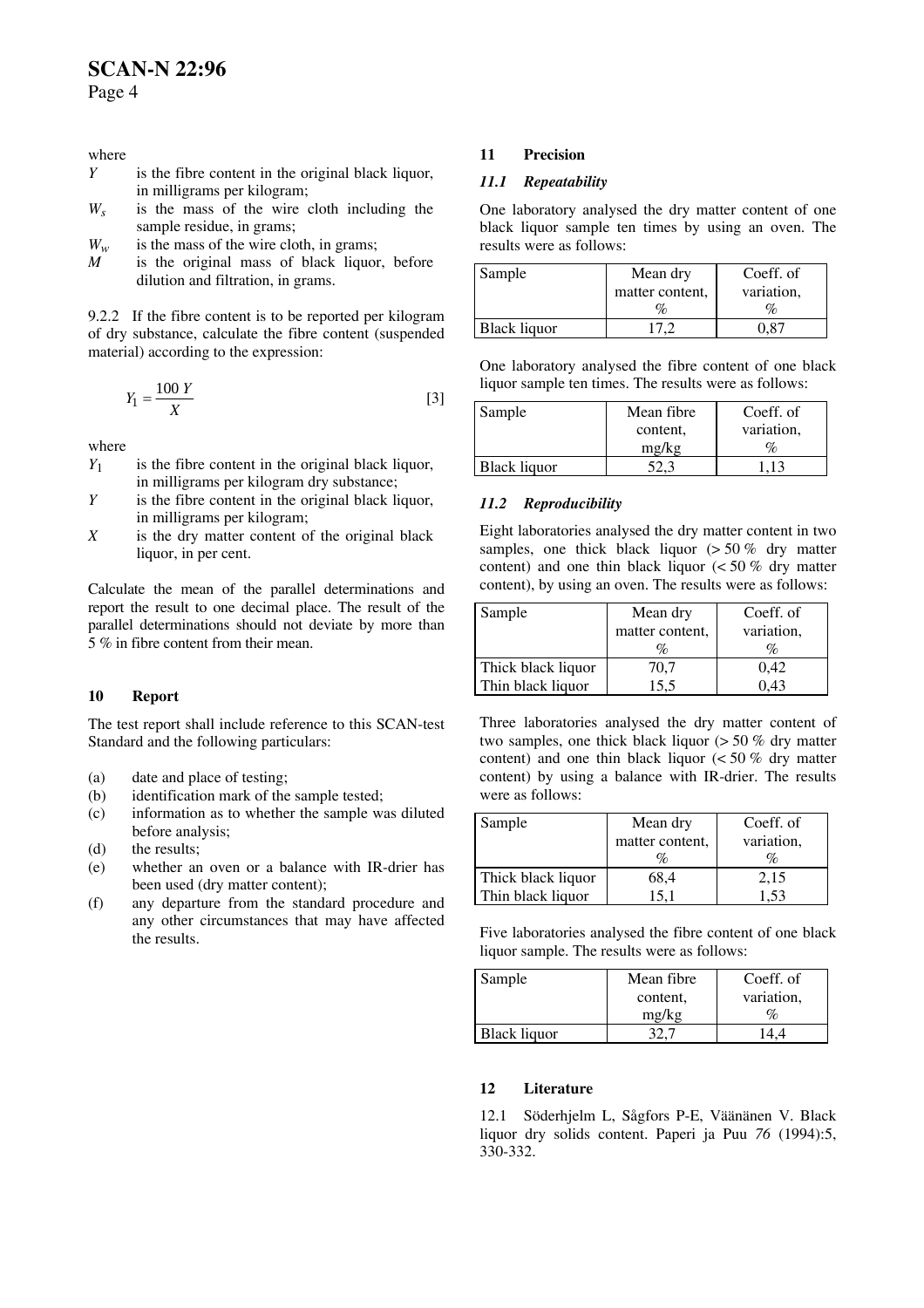## **Annex – Comparison of the earlier method and the new, fast and modified method**

The dry matter contents in four black liquors were determined according to both the earlier method (SCAN-N 22:77) and the new, fast method (SCAN-N 22:96). The dry matter contents for the two methods were then plotted against each other, as shown in *Figure 1*. The linear coefficient of correlation for the data is 0,993. The line drawn in the figure is the 1:1 line showing the agreement between the two methods.



Dry matter content, % (SCAN-N 22:77)

*Figure 1*. The two different procedures for the determination of the dry matter content give the same result.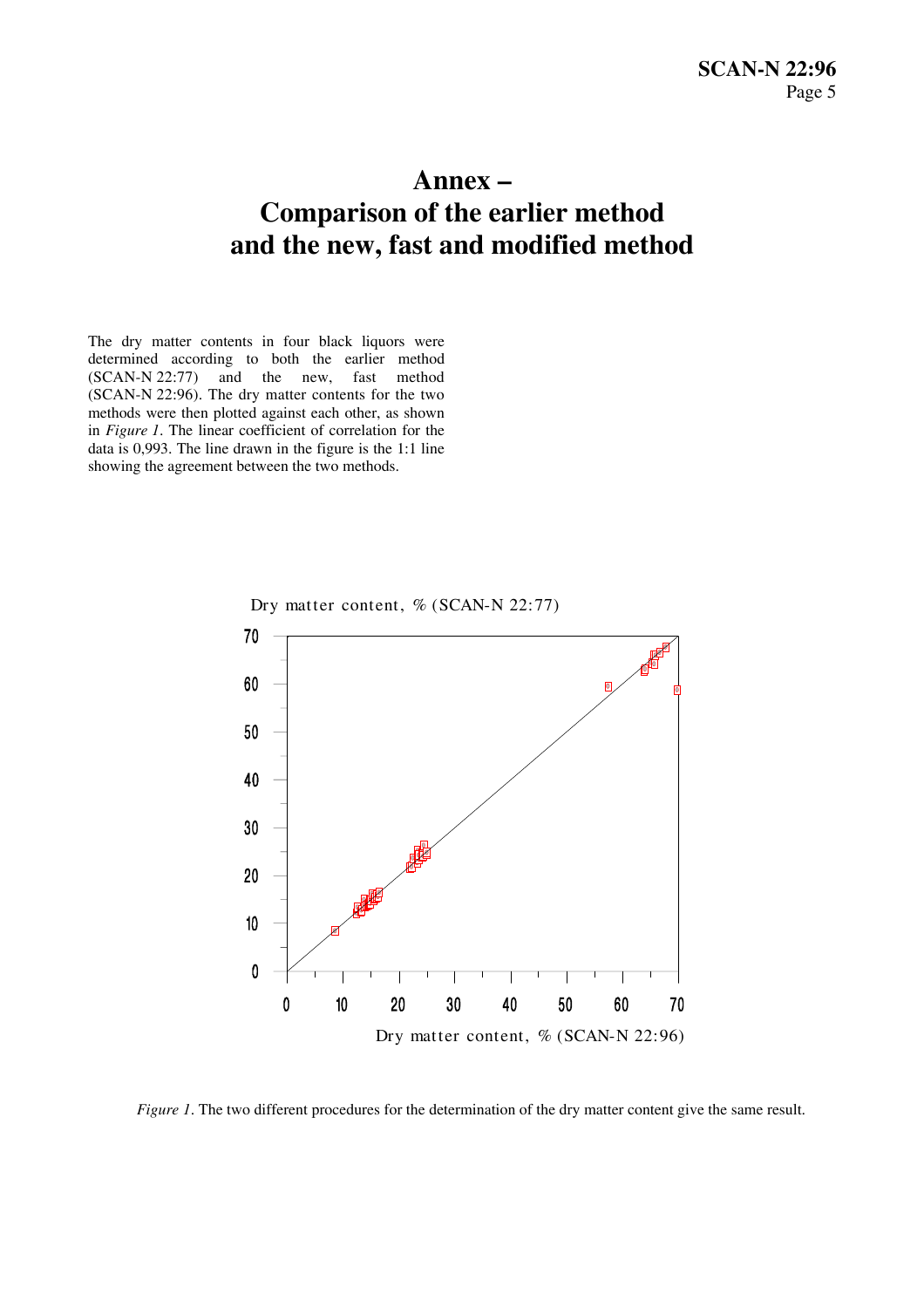**SCAN-N 22:96** Page 6